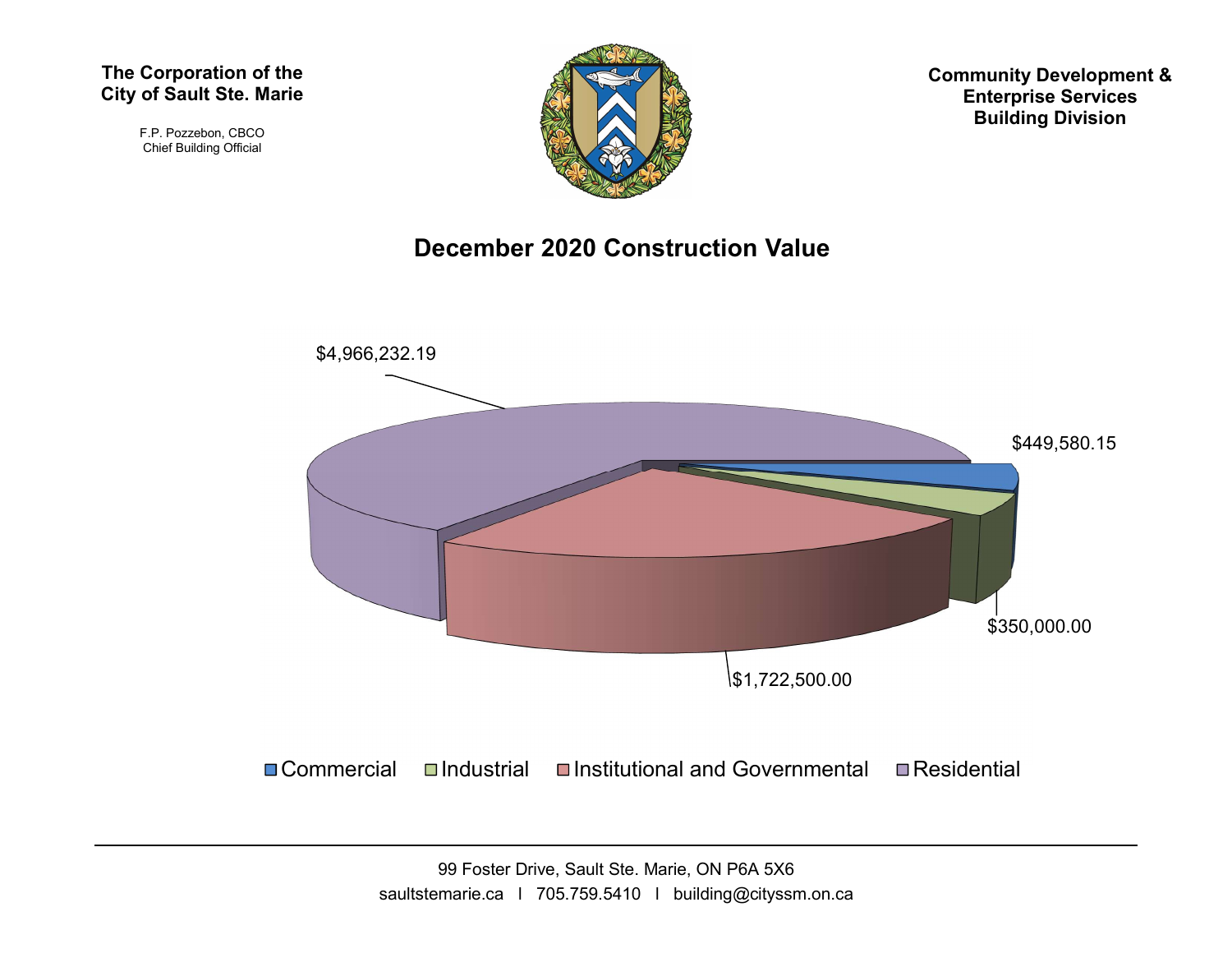

**Public Works and Engineering Services Building Division**

**Tel: (705) 759-5410 Fax: (705) 541-7165**

# **BUILDING PERMITS SUMMARY**

|                                                             |                                  |                          |                      |                                  | 2020/12/01 to 2020/12/31         |                      |                                  |                          |                      |
|-------------------------------------------------------------|----------------------------------|--------------------------|----------------------|----------------------------------|----------------------------------|----------------------|----------------------------------|--------------------------|----------------------|
|                                                             |                                  | <b>New Construction</b>  |                      |                                  | <b>Alterations and Additions</b> |                      | <b>Total</b>                     |                          |                      |
| <b>Building Type</b>                                        | <b>Num</b><br>of<br><b>Units</b> | Num of<br><b>Permits</b> | <b>Value of Work</b> | <b>Num</b><br>of<br><b>Units</b> | Num of<br><b>Permits</b>         | <b>Value of Work</b> | <b>Num</b><br>of<br><b>Units</b> | Num of<br><b>Permits</b> | <b>Value of Work</b> |
| <b>Commercial</b>                                           |                                  |                          |                      |                                  |                                  |                      |                                  |                          |                      |
| Hotel, hotel/motel,<br>motor hotel                          | 0                                | $\mathbf 0$              | \$0.00               | $\pmb{0}$                        | 1                                | \$1,906.15           | $\pmb{0}$                        | $\mathbf 1$              | \$1,906.15           |
| Office building                                             | 0                                | $\mathbf 0$              | \$0.00               | $\pmb{0}$                        | 4                                | \$39,000.00          | 0                                | 4                        | \$39,000.00          |
| Office complex                                              | 0                                | $\mathbf 0$              | \$0.00               | $\pmb{0}$                        | 1                                | \$3,000.00           | 0                                | 1                        | \$3,000.00           |
| Restaurant                                                  | 0                                | 0                        | \$0.00               | 0                                | $\overline{2}$                   | \$240,000.00         | 0                                | $\overline{c}$           | \$240,000.00         |
| Retail and wholesale<br>outlets                             | 0                                | $\mathbf 0$              | \$0.00               | $\mathbf 0$                      | 4                                | \$53,174.00          | 0                                | 4                        | \$53,174.00          |
| Retail complex                                              | 0                                | $\mathbf 0$              | \$0.00               | $\pmb{0}$                        | 3                                | \$112,500.00         | $\mathbf 0$                      | 3                        | \$112,500.00         |
| Total:                                                      | $\pmb{0}$                        | $\mathbf 0$              | \$0.00               | $\pmb{0}$                        | 15                               | \$449,580.15         | 0                                | 15                       | \$449,580.15         |
| <b>Industrial</b>                                           |                                  |                          |                      |                                  |                                  |                      |                                  |                          |                      |
| Plant for<br>manufacturing,<br>processing and<br>assembling | $\pmb{0}$                        | $\mathbf{1}$             | \$350,000.00         | $\mathbf 0$                      | $\mathbf 0$                      | \$0.00               | $\mathbf 0$                      | 1                        | \$350,000.00         |
| <b>Total:</b>                                               | $\mathbf 0$                      | 1                        | \$350,000.00         | $\mathbf 0$                      | $\mathbf 0$                      | \$0.00               | $\mathbf 0$                      | $\mathbf 1$              | \$350,000.00         |
| <b>Institutional and Governmental</b>                       |                                  |                          |                      |                                  |                                  |                      |                                  |                          |                      |
| Clinic, health unit                                         | 0                                | $\mathbf 0$              | \$0.00               | $\pmb{0}$                        | 1                                | \$7,500.00           | $\mathbf 0$                      | 1                        | \$7,500.00           |
| Government legislative<br>and administration<br>building    | $\mathbf 0$                      | $\overline{0}$           | \$0.00               | $\mathbf 0$                      |                                  | \$5,000.00           | 0                                | 1                        | \$5,000.00           |
| University                                                  | 0                                | $\boldsymbol{0}$         | \$0.00               | $\pmb{0}$                        | $\overline{c}$                   | \$1,710,000.00       | 0                                | $\overline{a}$           | \$1,710,000.00       |
| Total:                                                      | 0                                | $\mathbf 0$              | \$0.00               | $\mathbf 0$                      | $\overline{\mathbf{4}}$          | \$1,722,500.00       | 0                                | 4                        | \$1,722,500.00       |
| <b>Residential</b>                                          |                                  |                          |                      |                                  |                                  |                      |                                  |                          |                      |
| Apartment                                                   | 0                                | $\mathbf 0$              | \$0.00               | $\pmb{0}$                        | 5                                | \$188,534.99         | $\mathbf 0$                      | 5                        | \$188,534.99         |
| Row House -                                                 | 17                               | 4                        | \$2,975,000.00       | $\mathbf 0$                      | $\mathbf 0$                      | \$0.00               | 17                               | 4                        | \$2,975,000.00       |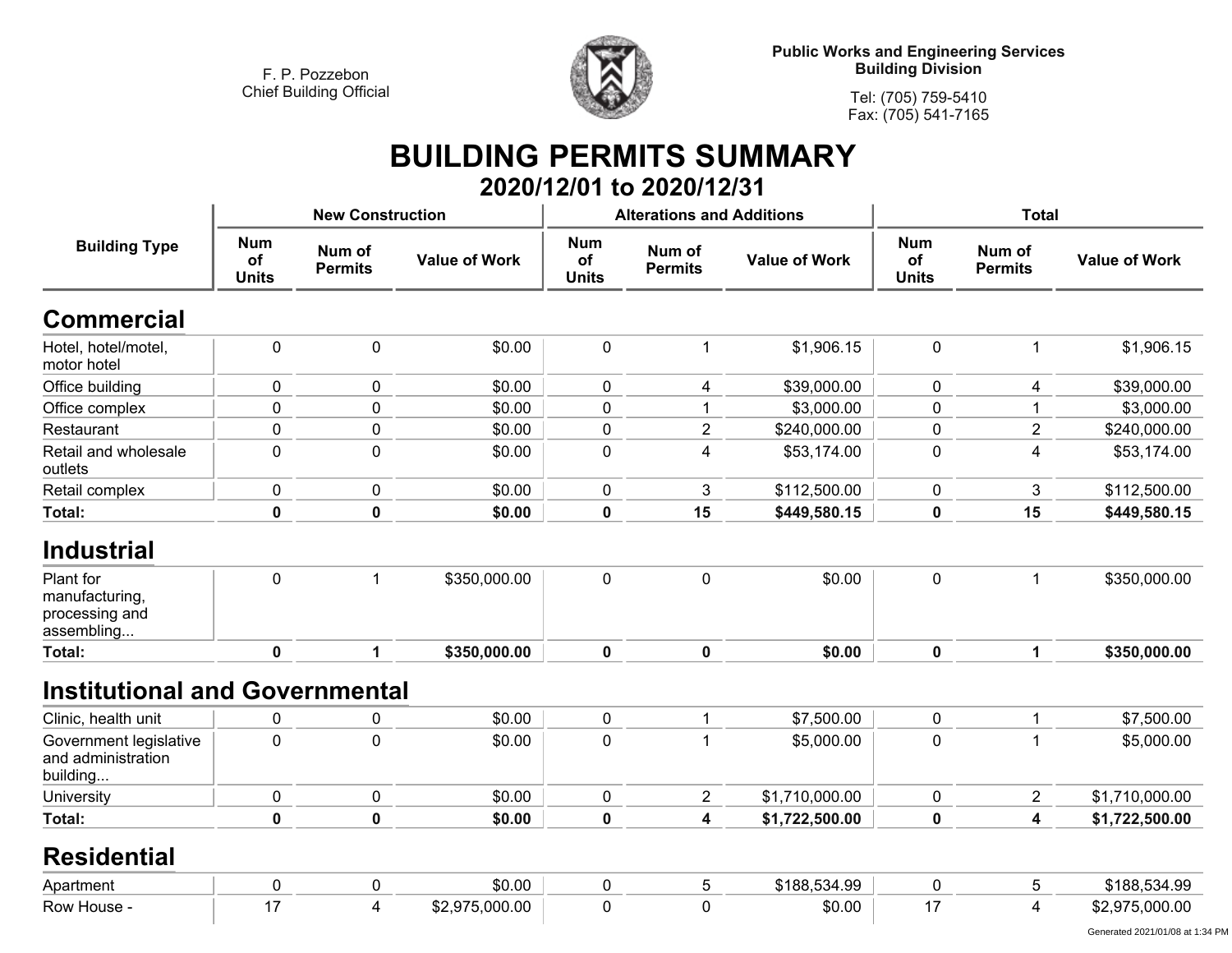| <b>Grand Total:</b>                                      |    | \$4,400,000.00 | 57 | \$3,088,312.34 |    | 64 | \$7,488,312.34 |
|----------------------------------------------------------|----|----------------|----|----------------|----|----|----------------|
| Total:                                                   | 17 | \$4,050,000.00 | 38 | \$916,232.19   | 17 | 44 | \$4,966,232.19 |
| Single House                                             |    | \$1,075,000.00 | 32 | \$715,197.20   |    | 34 | \$1,790,197.20 |
| Semi-Detached or<br>Double (side by side),<br>single-att |    | \$0.00         |    | \$12,500.00    |    |    | \$12,500.00    |
| Condominium                                              |    |                |    |                |    |    |                |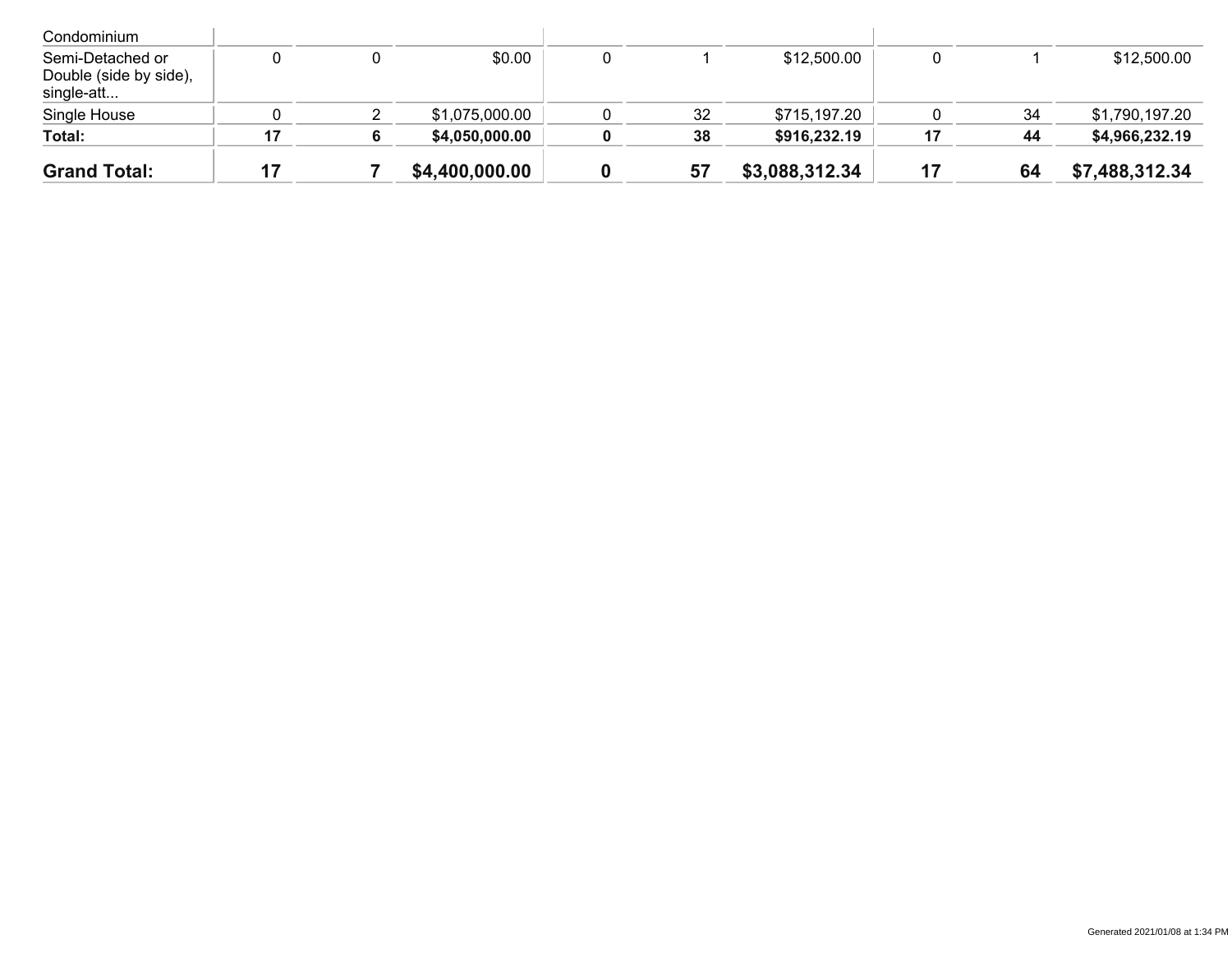

**Public Works and Engineering Services Building Division**

**Tel: (705) 759-5410 Fax: (705) 541-7165**

# **DEMOLITION PERMITS SUMMARY**

|                                           |                         |                          |                         |                        | 2020/12/01 to 2020/12/31         |                      |                        |                          |                      |
|-------------------------------------------|-------------------------|--------------------------|-------------------------|------------------------|----------------------------------|----------------------|------------------------|--------------------------|----------------------|
|                                           | <b>New Construction</b> |                          |                         |                        | <b>Alterations and Additions</b> |                      | <b>Total</b>           |                          |                      |
| <b>Building Type</b>                      | Num of<br><b>Units</b>  | Num of<br><b>Permits</b> | Value of<br><b>Work</b> | Num of<br><b>Units</b> | Num of<br><b>Permits</b>         | <b>Value of Work</b> | Num of<br><b>Units</b> | Num of<br><b>Permits</b> | <b>Value of Work</b> |
| <b>Commercial</b>                         |                         |                          |                         |                        |                                  |                      |                        |                          |                      |
| Motor vehicle show<br>room (new and used) | $\mathbf 0$             | 0                        | \$0.00                  | $\mathbf 0$            |                                  | \$40,000.00          | $\mathbf 0$            |                          | \$40,000.00          |
| Retail and wholesale<br>outlets           | $\mathbf 0$             | 0                        | \$0.00                  | $\mathbf 0$            |                                  | \$5,000.00           | $\mathbf 0$            |                          | \$5,000.00           |
| Total:                                    | 0                       | 0                        | \$0.00                  | 0                      | $\mathbf{2}$                     | \$45,000.00          | $\mathbf 0$            | $\mathbf{2}$             | \$45,000.00          |
| <b>Industrial</b>                         |                         |                          |                         |                        |                                  |                      |                        |                          |                      |
| Storage building                          | $\mathbf 0$             | 0                        | \$0.00                  | $\pmb{0}$              | $\overline{2}$                   | \$20,000.00          | $\mathbf 0$            | $\overline{2}$           | \$20,000.00          |
| Total:                                    | 0                       | 0                        | \$0.00                  | 0                      | $\mathbf{2}$                     | \$20,000.00          | 0                      | 2                        | \$20,000.00          |
| <b>Institutional and Governmental</b>     |                         |                          |                         |                        |                                  |                      |                        |                          |                      |
| University                                | 0                       | 0                        | \$0.00                  | 0                      | 1                                | \$2,000.00           | 0                      |                          | \$2,000.00           |
| Total:                                    | 0                       | 0                        | \$0.00                  | 0                      |                                  | \$2,000.00           | $\pmb{0}$              |                          | \$2,000.00           |
| <b>Residential</b>                        |                         |                          |                         |                        |                                  |                      |                        |                          |                      |
| Single House                              | $\mathbf 0$             | 0                        | \$0.00                  | $\pmb{0}$              |                                  | \$13,500.00          | $\mathbf 0$            |                          | \$13,500.00          |
| Total:                                    | 0                       | 0                        | \$0.00                  | 0                      |                                  | \$13,500.00          | $\bf{0}$               |                          | \$13,500.00          |
| <b>Grand Total:</b>                       | 0                       | 0                        | \$0.00                  | $\boldsymbol{0}$       | 6                                | \$80,500.00          | 0                      | 6                        | \$80,500.00          |